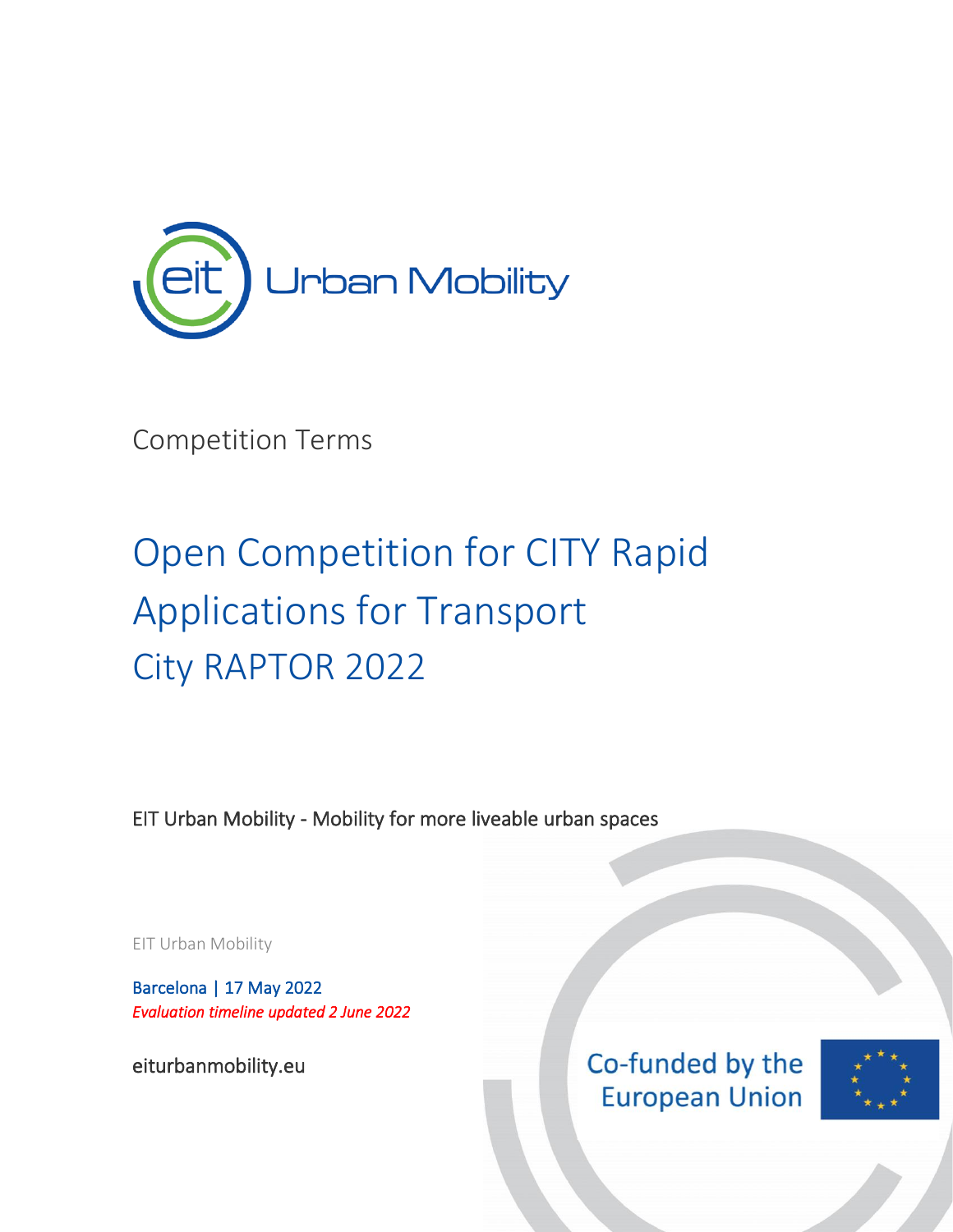# Contents

| 1.               |      | Background                      | $\overline{2}$ |
|------------------|------|---------------------------------|----------------|
| 2.               |      | <b>General Information</b>      | 3              |
|                  | 2.1. |                                 |                |
|                  | 2.2. |                                 |                |
|                  | 2.3. |                                 |                |
|                  | 2.4. |                                 |                |
|                  | 2.5. |                                 |                |
|                  | 2.6. |                                 |                |
| $\overline{3}$ . |      | <b>Key Dates and Timelines</b>  | 4              |
| 4.               |      | <b>Evaluation and Selection</b> | 5              |
|                  | 4.1. |                                 |                |
|                  | 4.2. |                                 |                |
| <u>5.</u>        |      | <b>Awarded RAPTOR Projects</b>  | 10             |
|                  | 5.1. |                                 |                |
|                  | 5.2. |                                 |                |
|                  | 5.3. |                                 |                |
|                  | 5.4. |                                 |                |
|                  | 5.5. |                                 |                |
| 6.               |      | Withdrawal of the award         | 13             |
|                  | 6.1. |                                 |                |
|                  | 6.2. |                                 |                |
|                  | 6.3. |                                 |                |
|                  | 6.4. |                                 |                |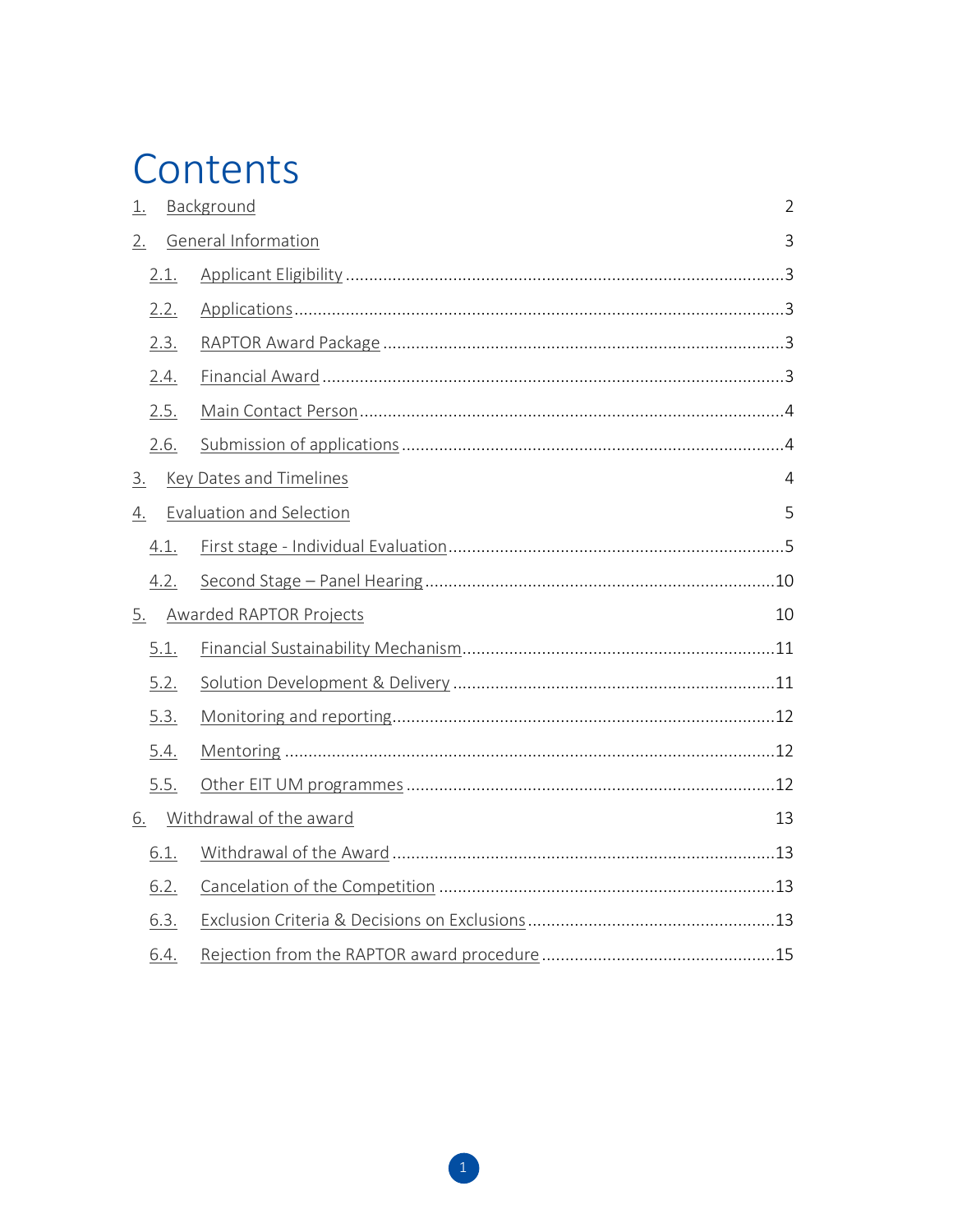| <b>Term Definitions Chart</b>                  |                                                                          |  |  |
|------------------------------------------------|--------------------------------------------------------------------------|--|--|
| Sponsor                                        | EIT KIC Urban Mobility S.L.U hereinafter "EIT Urban Mobility"            |  |  |
| City                                           | The relevant consortia and corresponding city each associated to 3       |  |  |
|                                                | niche city mobility challenges                                           |  |  |
| Applicant                                      | Start-up or SME who applies formulating a solution to a RAPTOR           |  |  |
|                                                | challenge                                                                |  |  |
| Awardee                                        | The Applicant that is selected as the best, to participate in the RAPTOR |  |  |
|                                                | programme                                                                |  |  |
| Solution                                       | A Solution is an innovative good, product or service that addresses the  |  |  |
|                                                | challenge defined by the city. The minimum RAPTOR output required        |  |  |
| is an in-situ testable Minimum Viable Product. |                                                                          |  |  |

# <span id="page-2-0"></span>1. Background

City RAPTOR 2022 is a programme of EIT Urban Mobility (Sponsor). It aims to match niche challenges of cities/towns/neighbourhoods in three cities: Tel Aviv, Cascais, and Istanbul to early-stage start-ups and SMEs.

The City RAPTOR 2022 Competition is open to start-ups or SMEs based in a European Union (EU) Member State or a [Third Country associated to Horizon Europe.](https://ec.europa.eu/info/funding-tenders/opportunities/docs/2021-2027/common/guidance/list-3rd-country-participation_horizon-euratom_en.pdf) A maximum of 9 awards, 3 per city, will be made and administered jointly via the awarded cities and EIT Urban Mobility.

Each City has issued a brief highlighting their 3 niche urban mobility challenges and information necessary to assess their issue and location [\(www.raptorproject.eu\)](https://raptorproject.eu/). We invite application that respond these niche challenges to be submitted by 30 June 2022 before 23:59 CET using the **AwardsPlatform** tool.

The Awardee will be supported financially, technically, and commercially to develop and test their Solution over the months of September – December 2022. Each RAPTOR Awardee must conduct an in-situ demo of the Solution for a minimum of one week by 16 December 2022.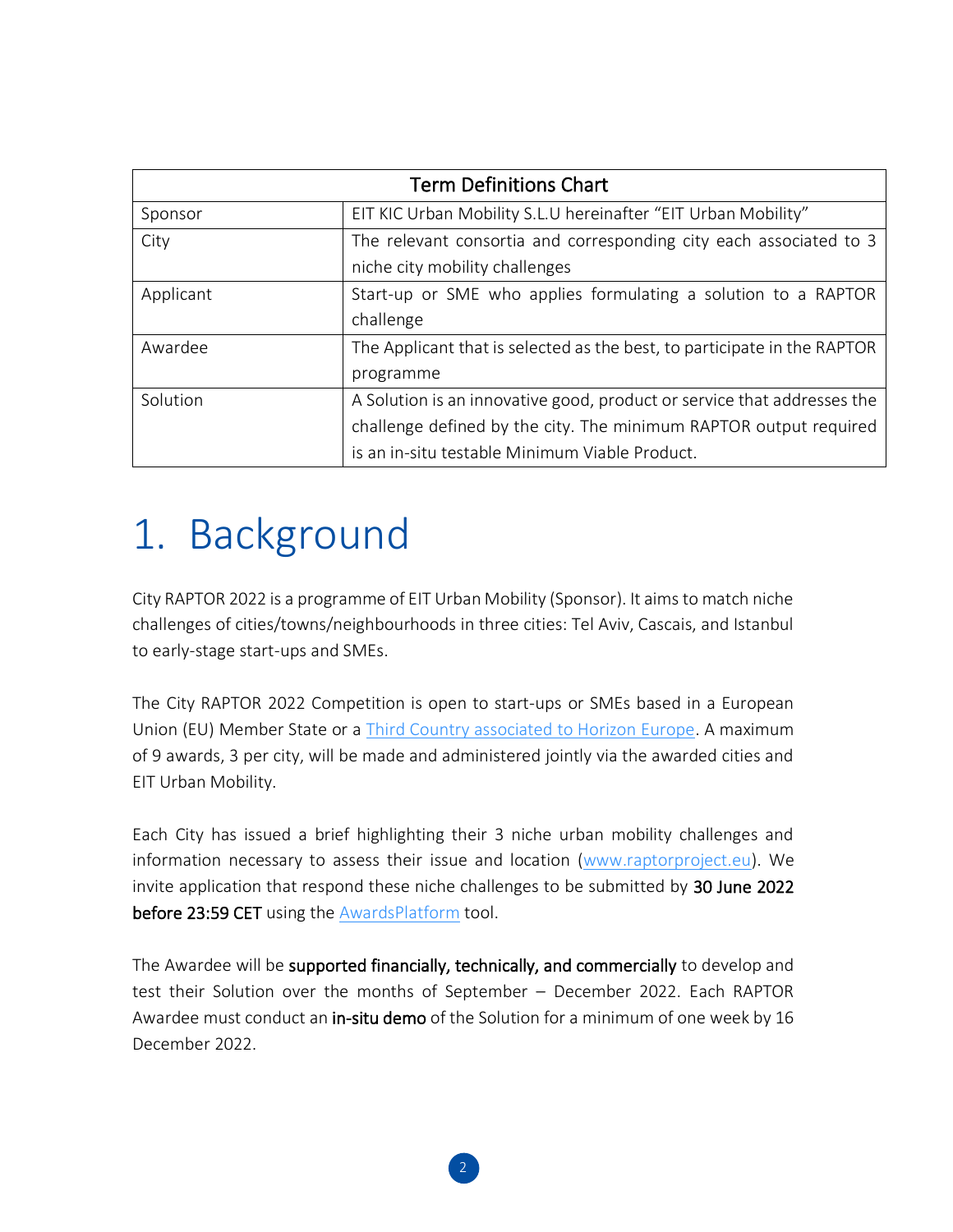## <span id="page-3-0"></span>2. General Information

### <span id="page-3-1"></span>2.1. Applicant Eligibility

Any start-up or Small and Medium Size Enterprises (SME)<sup>1</sup> from an EU Member State or a [Third Country associated to Horizon Europe](https://ec.europa.eu/info/funding-tenders/opportunities/docs/2021-2027/common/guidance/list-3rd-country-participation_horizon-euratom_en.pdf) may submit a response to a City RAPTOR challenge.

### <span id="page-3-2"></span>2.2. Applications

Each Solution must have one corresponding online application form. Applicants may propose a Solution to multiple challenges and/or multiple Solutions to one specific challenge. However, no Applicant may be awarded more than one RAPTOR project.

#### <span id="page-3-3"></span>2.3. RAPTOR Award Package

A maximum of nine start-ups/SMEs will win an award package made up of mentoring, advice, hosting, and cash. The total value of each RAPTOR award package is up to 50.000 EUR. The package includes office space hosting of the Awardees in the city provided location including mentoring and support over the development phase covering technical and business mentoring, staff support as well as marketing/promotion up to a 20.000 EUR value.

The 50k value of the award package also includes a cash element of 30.000 EUR (excluding VAT)<sup>2</sup>. If the Awardee does not avail themselves of in-kind support, mentoring, or hosting, the value of 20.000 EUR will not be monetized. No other expenses or costs will be accepted. All local tax liabilities lie with the Awardee.

#### <span id="page-3-4"></span>2.4. Financial Award

In line with EIT Urban Mobility requirements, financial awards can only be made to legally registered entities and not to a natural person. Thus, to take up an award, teams from winning applications must register as a legal entity in any EU Member State or Third

<sup>&</sup>lt;sup>1</sup> Please refer to the SME definition provided by the EC: [https://ec.europa.eu/growth/smes/sme](https://ec.europa.eu/growth/smes/sme-definition_en)[definition\\_en](https://ec.europa.eu/growth/smes/sme-definition_en)

<sup>2</sup> See conditions of the award in sections 2.4 and 5.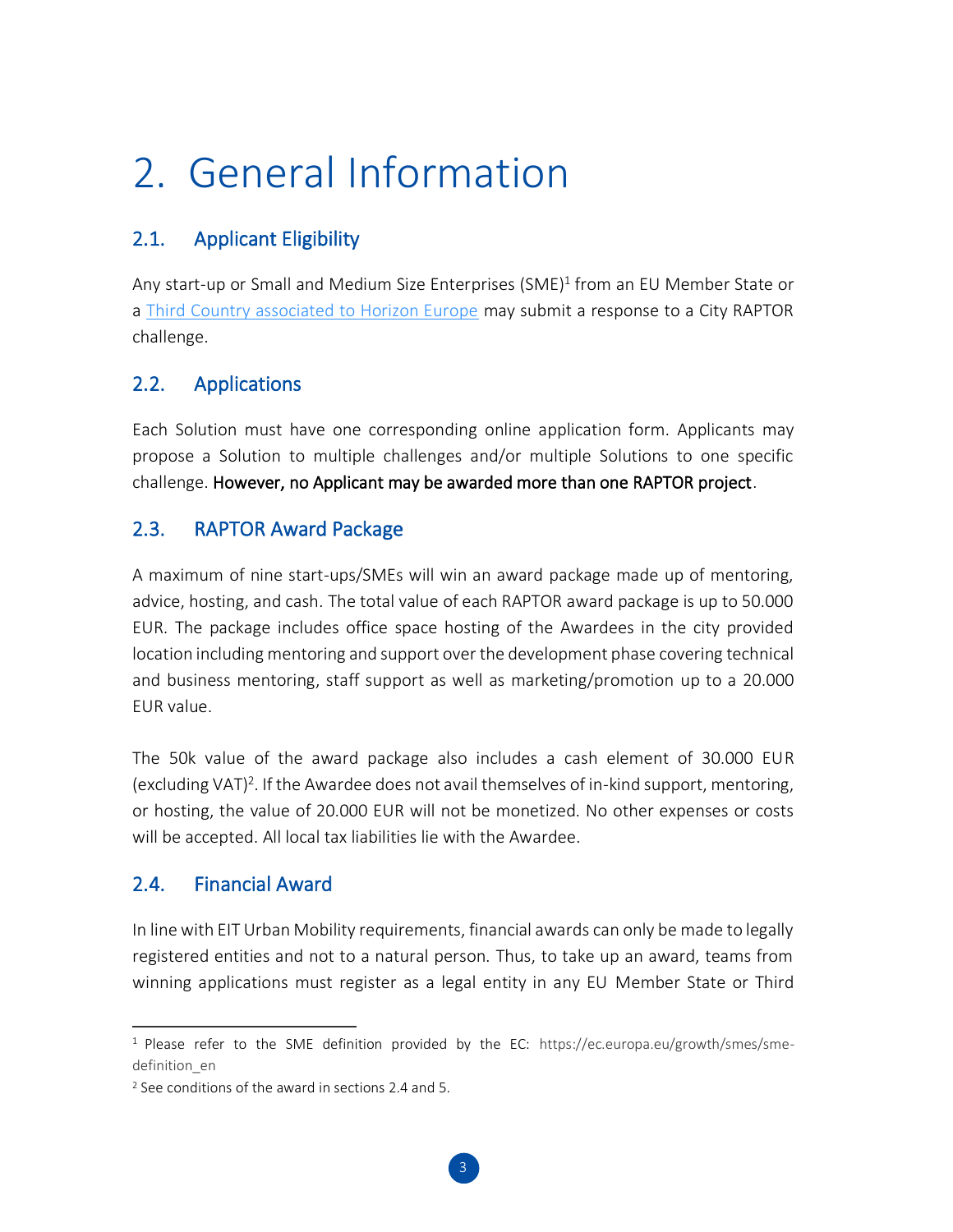Country associated to Horizon Europe before 9 August 2022. Evidence of the legal registration and banking details of the Awardee must be received by 9 August 2022, or the award may be forfeited.

Financial disbursement of the prize will be made in two instalments of 15.000 EUR (excluding VAT). The first instalment will occur due mid-September 2022. The second instalment will occur upon confirmation of the delivery of the Solution in-situ by the City, by 22 December 2022. Payments will be made by bank transfer to the account number provided in the legal documentation.

#### <span id="page-4-0"></span>2.5. Main Contact Person

Applicants must designate a named person to manage all legal, commercial, and technical aspects of the relationship with the City and with EIT KIC Urban Mobility S.L. They will also be asked to confirm ownership, access, licensed use, or fair use of any required background intellectual property upon which their Solution is based.

### <span id="page-4-1"></span>2.6. Submission of applications

The application form and supporting documents related to entries must be submitted by 30 June 2022 before 23:59 CET via the online platform [\(eiturbanmobility.awardsplatform.com\)](https://eiturbanmobility.awardsplatform.com/), established for this purpose on the website [\(www.raptorproject.eu\)](http://www.raptorproject.eu/) supported by EIT Urban Mobility.

# <span id="page-4-2"></span>3. Key Dates and Timelines

| <b>Dates</b>                                                      | <b>Activity</b>                               |  |
|-------------------------------------------------------------------|-----------------------------------------------|--|
| 2 May 2022                                                        | City RAPTOR Challenges Live on Website        |  |
| 3 May 2022                                                        | Application Opens & Submission Period Begins  |  |
| Public Launch of City RAPTOR Competition at RAPTOR<br>25 May 2022 |                                               |  |
|                                                                   | Summit in Barcelona                           |  |
|                                                                   | (Nb: Applicants need not be present)          |  |
| 30 June 2022                                                      | Application Closes & Submission Period Closes |  |
| 4-7 July 2022                                                     | Evaluation Phase 1: Individual Evaluations    |  |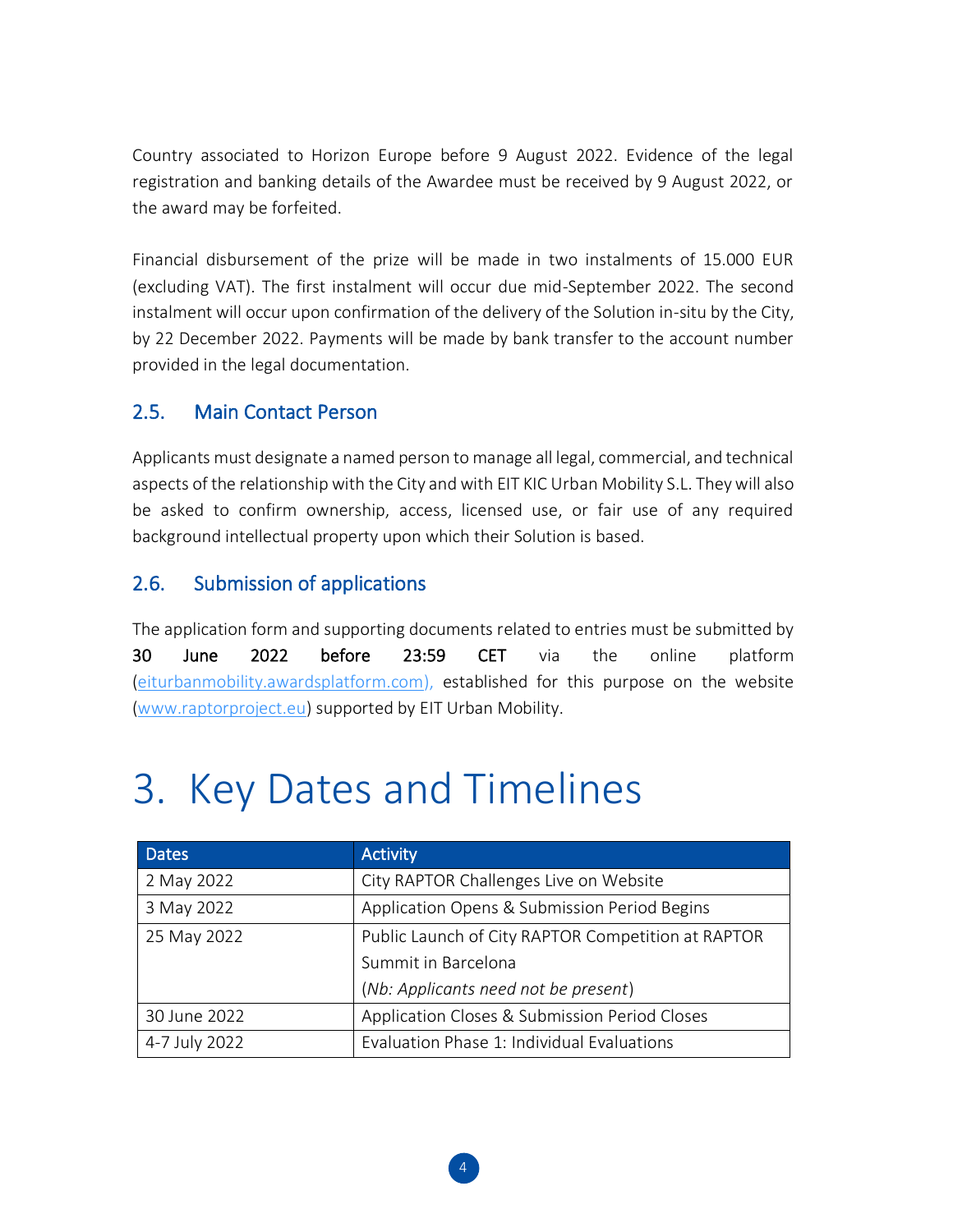| 8 July 2022                    | Notification of Top 3 Proposals to Move to Panel      |  |  |
|--------------------------------|-------------------------------------------------------|--|--|
|                                | Hearings                                              |  |  |
| 12-15 July 2022                | Evaluation Phase 2: Panel Hearings                    |  |  |
| Update: 12 - 20 July 2022      |                                                       |  |  |
| $July$ 2022<br>$20$ and $\sim$ | Notification of Winners                               |  |  |
| <b>Update: 22 July 2022</b>    |                                                       |  |  |
| $28$ July – 9 September        | Financial Sustainability Negotiations                 |  |  |
| 2022                           |                                                       |  |  |
| 2 August 2022                  | Deadline for Submission of Startup/SME Legal          |  |  |
| Update: 9 August 2022          | Documentation (including Award Declaration signature) |  |  |
| 12 September 2022              | Start RAPTOR project, Solution development and        |  |  |
|                                | mentoring                                             |  |  |
| Mid-September 2022             | First disbursement of 15.000 €                        |  |  |
| 16 December 2022               | End RAPTOR project, Solution development<br>and       |  |  |
|                                | mentoring.                                            |  |  |
|                                | Deadline for completion of 1 week in-situ demo.       |  |  |
| 22 December 2022               | Second disbursement of 15,000 $\epsilon$              |  |  |

## <span id="page-5-0"></span>4. Evaluation and Selection

The evaluation of responses will be conducted in two stages. The first stage will be an individual evaluation. The top 3 applications from each challenge will be invited to the second round, a panel hearing.

#### <span id="page-5-1"></span>4.1. First stage - Individual Evaluation

The online application has four sections: administrative information, excellence, implementation, and impact. Additionally, in the excellence section, applicants may upload one attachment to support the application. This may be a "pitch deck" or a detailed Solution overview and design documents. This attachment is optional but recommended.

All eligible online applications will be evaluated by a selection panel comprised of one representative of the City, one member of the city RAPTOR consortium, and two EIT Urban Mobility members (one each from Innovation and Business Creation, two different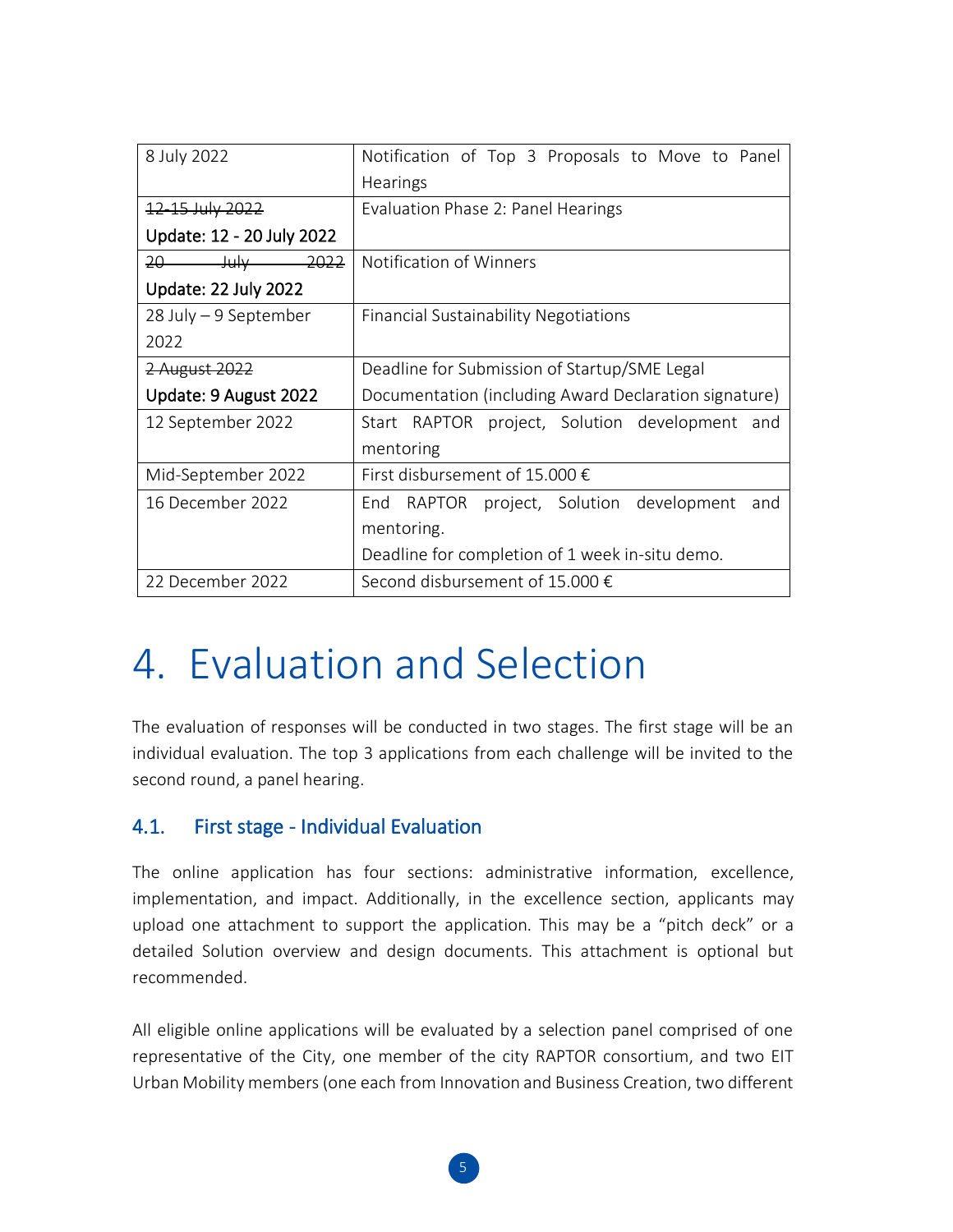thematic areas / departments within the Sponsor). Evaluation will be made on three criteria: excellence, implementation, and impact.

#### Evaluation Scoring and Weighting

Each of the items listed under the three evaluation criteria - excellence, implementation, and impact shown in the Item Score and Weighting table below, will be assessed and scored between 0-5 according to the description in the Evaluation Scoring Description table below.

| Section        | <b>Item</b>                        | <b>Maximum Score</b> | <b>Weighting</b> |
|----------------|------------------------------------|----------------------|------------------|
| Excellence     | 1. Understanding of City Challenge | ╮                    | 10%              |
|                | 2. Solution Description            | 5                    | 20%              |
| Implementation | 3. Assumptions                     | 5                    | 10%              |
|                | 4. Timeline                        | 5                    | 10%              |
|                | 5. Skills and Experience           | 5                    | 20%              |
| Impact         | 6. Wider Impact                    | 5                    | 10%              |
|                | 7. Procurement Maturity            | 5                    | 10%              |
|                | 8. Business Development            | 5                    | 10%              |
|                | TOTAL                              | 40                   | 100%             |

#### Item Score and Weighting

#### Evaluation Scoring Descriptions

|           | <b>Score Description</b> |                                                                                  |
|-----------|--------------------------|----------------------------------------------------------------------------------|
| 10        | None                     | The information requested is missing (either not filled it in or not provided in |
|           |                          | the text).                                                                       |
| $\vert$ 1 | Very poor                | The information provided is considered as irrelevant or inadequate compared      |
|           |                          | to the specific competition provisions                                           |
| 12        | Poor                     | The information provided lacks relevant quality and contains significant         |
|           |                          | weaknesses, compared to the specific competition provisions                      |
|           | <b>Fair</b>              | The overall information provided is adequate, however some aspects are           |
| 3         |                          | unclearly or insufficiently detailed, compared to the specific competition       |
|           |                          | provisions                                                                       |
| 14        | Good                     | The information provided is adequate with sufficiently outlined details,         |
|           |                          | compared to the specific competition provisions                                  |
| 5         | Excellent                | The information provided is outstanding in its details, clarity, and coherence,  |
|           |                          | compared to the specific competition provisions                                  |

The top 3 Applicants for each challenge will be invited to the second evaluation stage, the panel hearing, and will be notified electronically before 08 July 2022. Proposals outside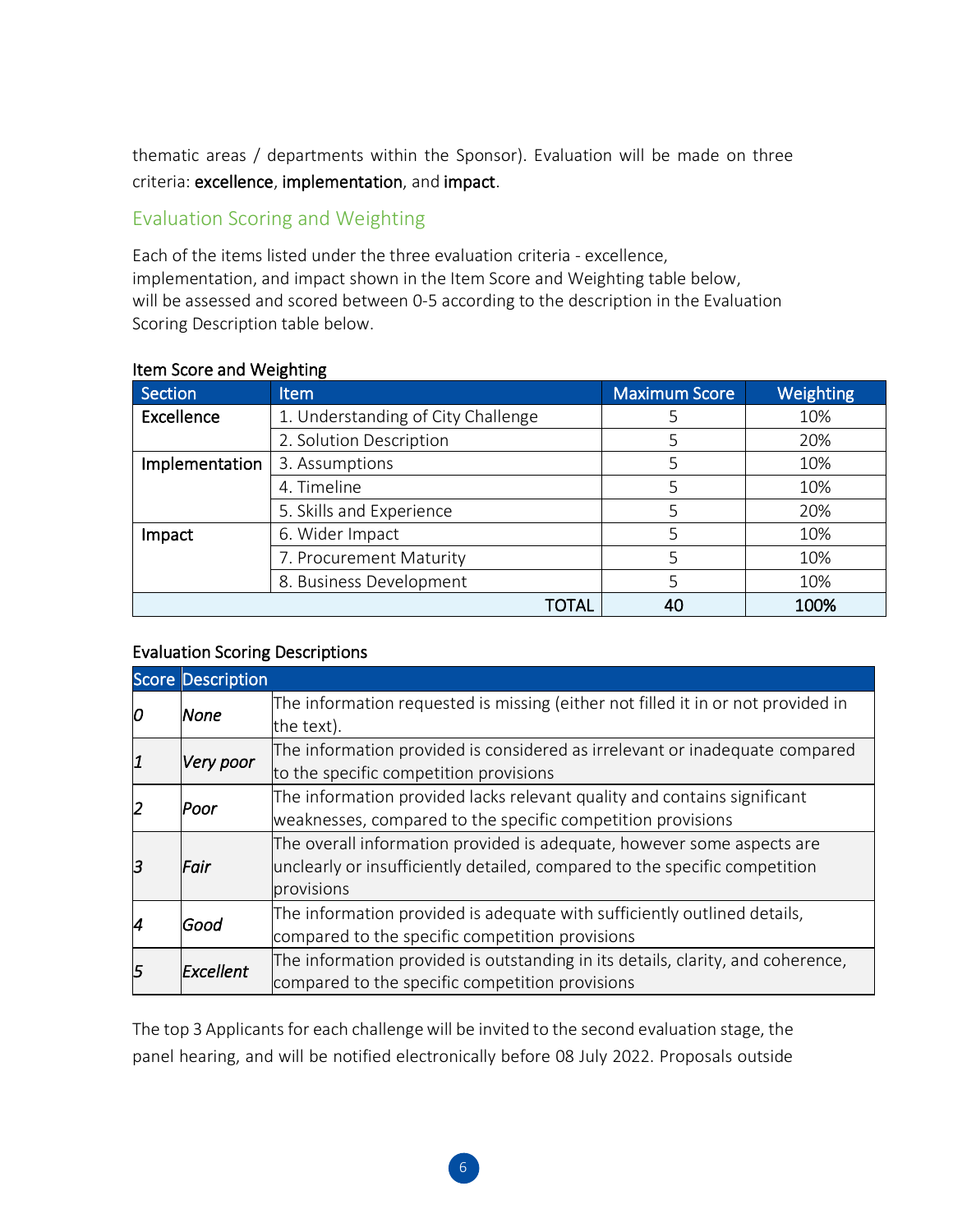of the top 3 for each challenge will not advance to the second stage and will be notified electronically before 09 July 2022.

#### Evaluation Criteria

The RAPTOR selection panel will assess the responses submitted based on how well the proposals align with the niche challenges, particularly with respect to excellence and innovation capacity, implementation of the Solution to achieve the challenge objectives, and have impact on the city.

EXCELLENCE. The detailed description of the Solution, the approach, the workflow.

IMPLEMENTATION. Each Applicant must outline their Solution and define their assumptions and expectations of the city. This includes assumptions and expectations of access to physical space, infrastructure, technical systems, necessary equipment/hardware specification and experienced staff to ensure the Solution is fully understood by City. Demonstrated respective professional capability and skills to complete the Solution addressing the niche City challenge within the timeframe.

IMPACT. The Solution must directly address the niche issue provided by the City. The impact of the effort must be concentrated on the city. Description of wider impacts of Solution, business development strategy. Potential for procurement opportunities within the next 12 months shall be stated and baseline price points outlined.

| <b>Section 1: ADMINISTRATION</b> |                                            |           |             |
|----------------------------------|--------------------------------------------|-----------|-------------|
| <b>Item</b>                      | Description                                | Mandatory | Max Score / |
|                                  |                                            | field     | weighting   |
| <b>Solution Title</b>            | Name of the Solution                       | Yes       | N/A         |
| Name of SME/Start-up             | Enter the SME or start-up name             | Yes       | N/A         |
| Country                          | Enter the country from where your start-up | Yes       | N/A         |
|                                  | or SME is registered                       |           |             |
| <b>Founding Year</b>             | In in what year was the start-up or SME    | Yes       | N/A         |
|                                  | founded?                                   |           |             |
| Main contact name                | Enter in principal contact's name          | Yes       | N/A         |

#### Online Application Form

7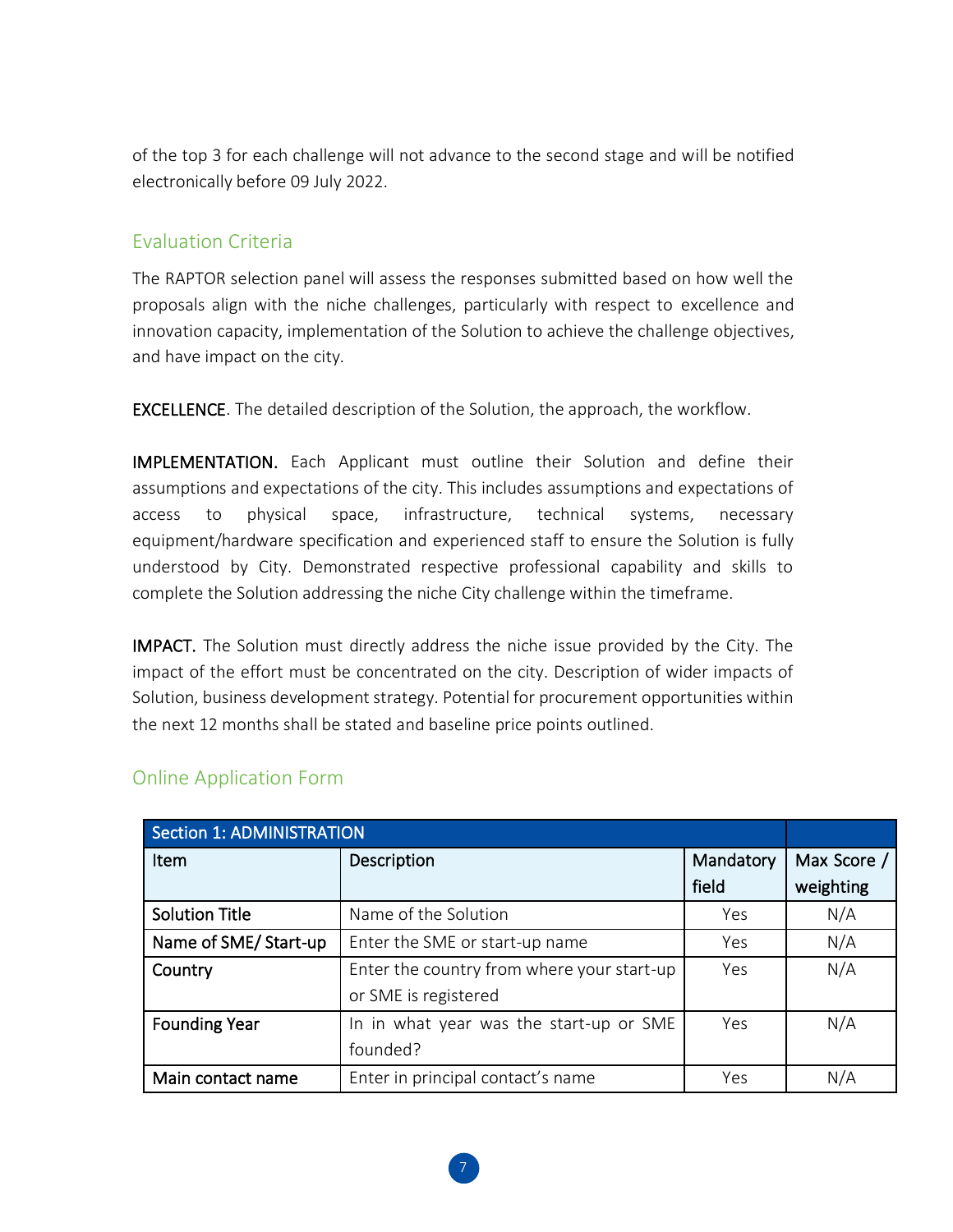| Main contact e-mail      | Enter in principal contact's email address  | Yes | N/A |
|--------------------------|---------------------------------------------|-----|-----|
| Main contact phone       | Enter in principal contact's phone number   | Yes | N/A |
| number                   |                                             |     |     |
| Investment interest      | Would your start-up/SME be interested in    | No  | N/A |
|                          | investment opportunities from EIT Urban     |     |     |
|                          | Mobility?                                   |     |     |
| Company valuation        | What is the estimated current worth of your | No. | N/A |
|                          | startup/SME?                                |     |     |
| Number of full-time      | Write the number of full-time employees     | No. | N/A |
| employees                | that work for your start-up/SME             |     |     |
| What mentoring needs     | You can for example list things like legal  | Yes | N/A |
| do you for see your      | advice, business models, patents and IPR,   |     |     |
| startup/SME, if selected | technical advice, seeking investment and    |     |     |
| for RAPTOR?              | funding opportunities, scaling, hiring new  |     |     |
|                          | talent onto your team, etc.                 |     |     |

| <b>Section 2: EXCELLENCE</b>     |                                                 |          |             |
|----------------------------------|-------------------------------------------------|----------|-------------|
| Item                             | Description                                     | Mandator | Max Score / |
|                                  |                                                 | y field  | weighting   |
| 1.<br>Which<br>city              | Review and restate the city niche challenge as  | Yes      | 5/10%       |
| be<br>challenge<br>will          | you understand it. What are they key issues you |          |             |
| addressed?                       | aim to resolve?                                 |          |             |
| 2. Describe the                  | What is the Solution? How does it work? What    | Yes      | 5/20%       |
| product or service               | are the most innovative elements? How do        |          |             |
| and how it will solve            | different elements work together in the         |          |             |
| the city challenge.              | Solution? What is the process or workflow?      |          |             |
|                                  | What is the technical design?                   |          |             |
|                                  | <b>INNOVATION Maximum score and weighting</b>   |          | 10/30%      |
| <b>Section 3: IMPLEMENTATION</b> |                                                 |          |             |
| Item                             | Description                                     | Mandator | Max Score / |
|                                  |                                                 | y field  | weighting   |
| 3. Assumptions                   | Outline what you understand about the city      | Yes      | 5/10%       |
|                                  | and the niche urban mobility challenge. What    |          |             |
|                                  | assumptions have you made in designing your     |          |             |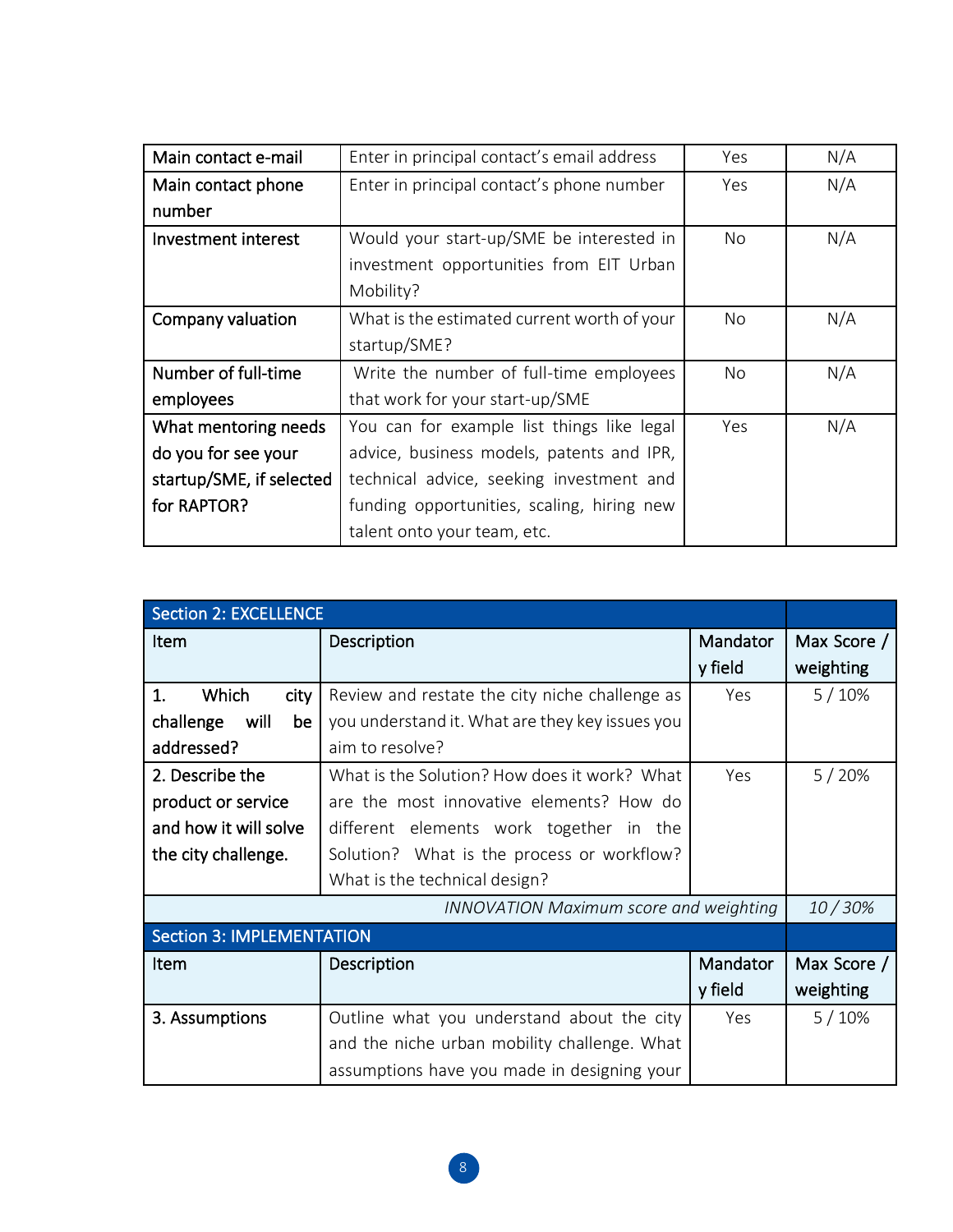|                            | Solution? What are your expectations in                                                   |           |             |
|----------------------------|-------------------------------------------------------------------------------------------|-----------|-------------|
|                            | relation<br>information,<br>to<br>to<br>access                                            |           |             |
|                            | infrastructure, co-operation, and facilities?                                             |           |             |
|                            | Does your Solution depend on any specific<br>software, communication systems or operating |           |             |
|                            | systems? Do you expect these to already be in                                             |           |             |
|                            | use or provided by RAPTOR?                                                                |           |             |
|                            |                                                                                           |           |             |
| 4. Timeline                | What are your timelines and milestones? Can                                               | Yes       | 5/10%       |
|                            | the Solution be developed and tested within                                               |           |             |
|                            | timeline?<br>defined<br>Will<br>the<br>in-situ<br>an                                      |           |             |
|                            | demonstration be feasible before 16 December                                              |           |             |
|                            | 2022?                                                                                     |           |             |
| 5. Skills and              | Outline your team/start-up/SME's experience                                               | Yes       | 5/20%       |
| Experience                 | in the Solution area and mention any reference                                            |           |             |
|                            | projects. Provide relevant CV information of                                              |           |             |
|                            | key people in the organisation and reference                                              |           |             |
|                            | any previous projects.                                                                    |           |             |
| <b>Optional Pitch Deck</b> |                                                                                           | <b>No</b> | N/A         |
| Attachment                 |                                                                                           |           |             |
|                            | <b>IMPLEMENTATION Maximum score and weighting</b>                                         |           | 15/40%      |
| Section 4: IMPACT          |                                                                                           |           |             |
| Item                       | Description                                                                               | Mandator  | Max Score / |
|                            |                                                                                           | y field   | weighting   |
| 6. Wider Impact            | What impact will a successful Solution have on                                            | Yes       | 5/10%       |
|                            | your partner the city's core issues? What will                                            |           |             |
|                            | change? What benefits would you imagine for                                               |           |             |
|                            | other towns and cities adopting your Solution?                                            |           |             |
| 7. Upscaling               | Do you foresee potential for your Solution to                                             | Yes       | 5/10%       |
|                            | be implemented in the city in the long term?                                              |           |             |
|                            | What capacities would your start-up/SME                                                   |           |             |
|                            | need in order to expand the Solution for the                                              |           |             |
|                            | city, after RAPTOR?                                                                       |           |             |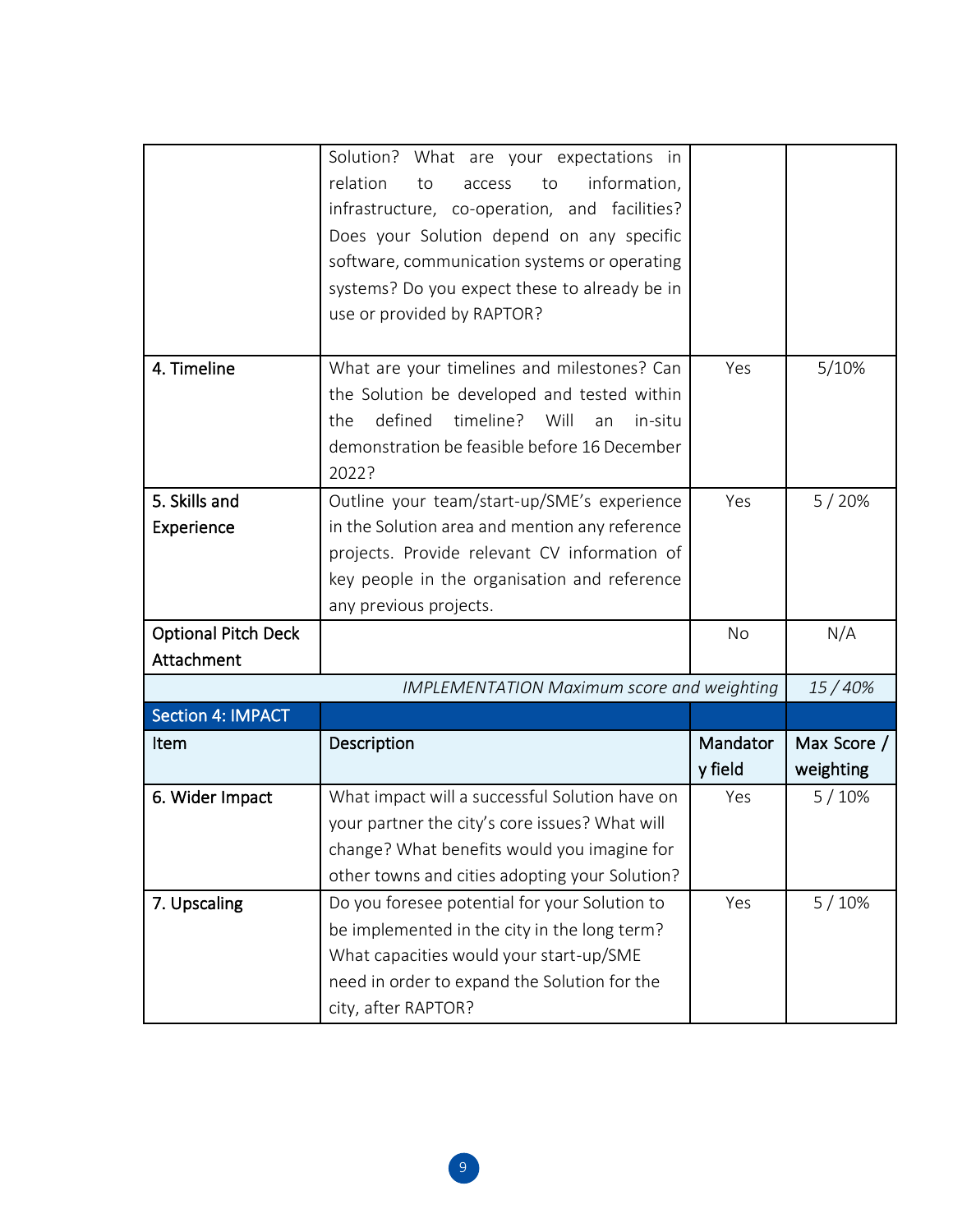| 8. Business | How do you imagine the next steps of your      | Yes  | 5/10%  |
|-------------|------------------------------------------------|------|--------|
| Development | Solution in the market? What would be your     |      |        |
|             | preferred commercial approach?                 |      |        |
|             | Do you have any market analysis supporting     |      |        |
|             | your idea? If the Solution was successful, who |      |        |
|             | would you see as your direct competitor?       |      |        |
|             |                                                |      |        |
|             | <b>IMPACT Maximum score and weighting</b>      |      | 15/30% |
|             |                                                | TOTA |        |

### <span id="page-10-0"></span>4.2. Second Stage – Panel Hearing

The top 3 scoring applicants per challenge will be invited to the second stage of the evaluation.

The panel will be comprised of one representative of the City, one member of the city RAPTOR consortium, and two EIT Urban Mobility members (one each from Innovation and Business Creation, two different thematic areas / departments within the Sponsor).

The panel hearing will take place remotely on Zoom. Each Applicant will have 5 minutes to pitch their solution and team, followed by 10 minutes of questions from the hearing panel.

5. Thereafter the panel will have a closed discussion for 20 minutes about the proposed solutions. The 3 top proposals will be ranked in order of preference. If there is a tie, the City will have the deciding vote.

Applicants will be notified electronically of the results.

## <span id="page-10-1"></span>6. Awarded RAPTOR Projects

City RAPTOR winners will sign subgrant agreement. Once signed, the Applicant becomes an Awardee and funding can be disbursed.

10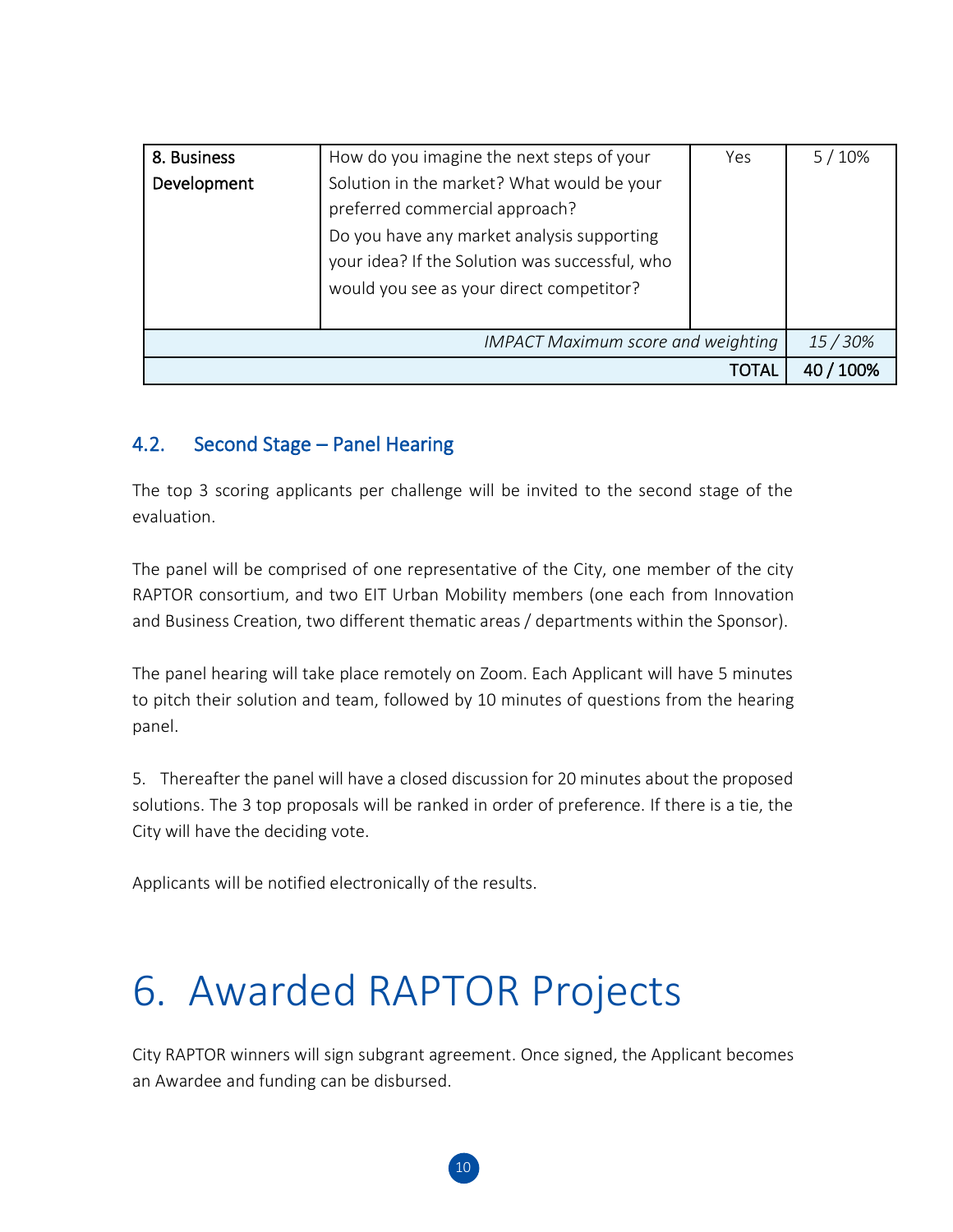### <span id="page-11-0"></span>6.1. Financial Sustainability Mechanism

While the City leads on the selection of the Awardees and are the direct beneficiaries of demonstration, the subgrantee relationship will be directly between the EIT Urban Mobility and the Awardee.

Once the Awardees are selected for each niche city mobility challenge, a negotiation phase will begin to propose a suitable financial sustainability mechanism (FSM) that provides a Return on Investment (ROI) for EIT Urban Mobility via:

- Grant in exchange for Applicant's contribution to EIT Urban Mobility Financial Sustainability. Or SAFE agreement. or
- Revenue share, equity, or product and service fees

NB: EIT Urban Mobility supports long term sustainability of innovation and projects contribute to the establishment of a perpetual innovation fund supporting long-term opportunities, skills, growth, and development. EIT Urban Mobility and our City partners have fully trained business mentors who can support through this FSM process, which must be concluded by 9 September 2022. Once the FSM agreement is in place, the first of the two instalments of 15.000 EUR will be made to the bank account given by the Awardee.

#### <span id="page-11-1"></span>6.2. Solution Development & Delivery

Awarded projects will have 4 months (September 2022 to December 2022) to develop and test the Solution.

At the end of the development phase, the Awardee will hand over the Solution to the respective City (by 16 December 2022). The City will test the Solution for a minimum of one week. Awardees should plan and execute the test by coordinating with the respective city.

All IPR generated from the proposal is the sole proprietor of the Awardee. EIT Urban Mobility, City and technical support have no claim on product/service/Solution.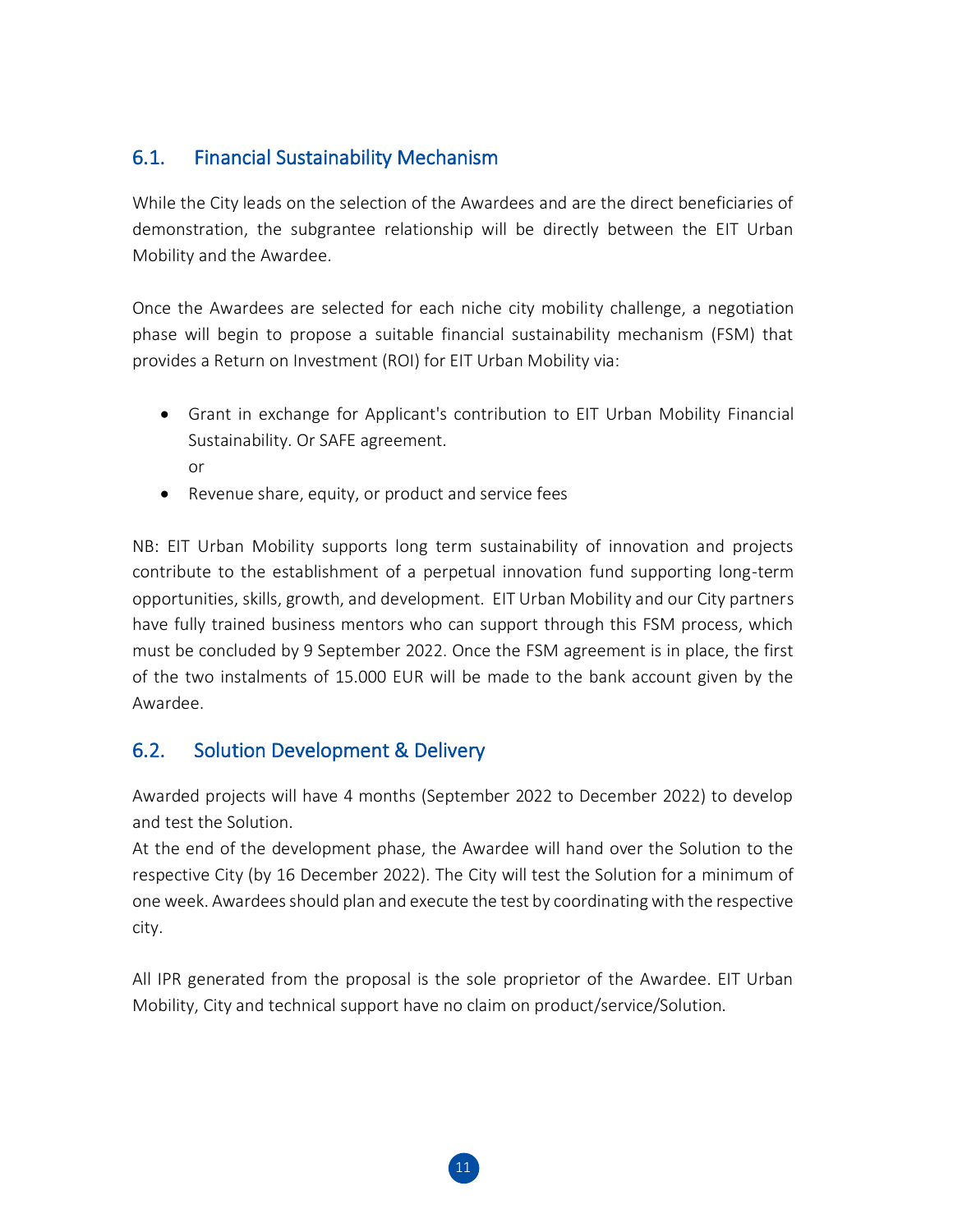### <span id="page-12-0"></span>6.3. Monitoring and reporting

Continuous and ongoing contact and mentorship will take place throughout City RAPTOR, as set out by the City. The awardee must attend at least one monitoring meeting per month (either online or in person) together with the sponsor and the city. The focus will be on the progress towards the development of the Solution and planning for the in-situ demonstration(s). The meeting will be minuted.

### <span id="page-12-1"></span>6.4. Mentoring

The City will provide a customised mentoring programme for the Awardees. Applicants will already have been invited to supply some basic information about their foreseen mentoring needs, in the application form (Section 1), for the duration of their participation in City RAPTOR.

### <span id="page-12-2"></span>6.5. Other EIT Urban Mobility programmes

The Sponsor EIT Urban Mobility is running several programmes for accelerating start-ups and scale up SMEs (EG: EIT UM [Accelerator](https://www.eiturbanmobility.eu/business-creation/accelerator/) Programme) outside of the RAPTOR project. Awardees depending on the stage of their company will have the possibility to enter in these programmes. Previously, some RAPTOR Awardees have progressed towards active investment by EIT Urban Mobility; however, this is wholly conditional on the business merits and no guarantee is made.

#### 6.6. Reporting obligations

Subject to the procedures of EIT Urban Mobility S.L., any active participant in our programmes are assigned a functional role in our structures. In the context of the City RAPTOR the awardees will formally be classified as a subgrantee. The subgrantee status is the least complex category of association and better suited to agile innovation and only two reporting requirements will be needed by January 31, 2023.

Firstly, financial costs up to 30k euro need to be evidenced by a cost report in relationship to the activities associated to the solution demo in your city.

Secondly, a Key Performance Indicator (KPI) Evidence document will need to be completed in relation to marketed innovation. The KPI evidence is a short two-page document. Support will be offered in completion of the documents.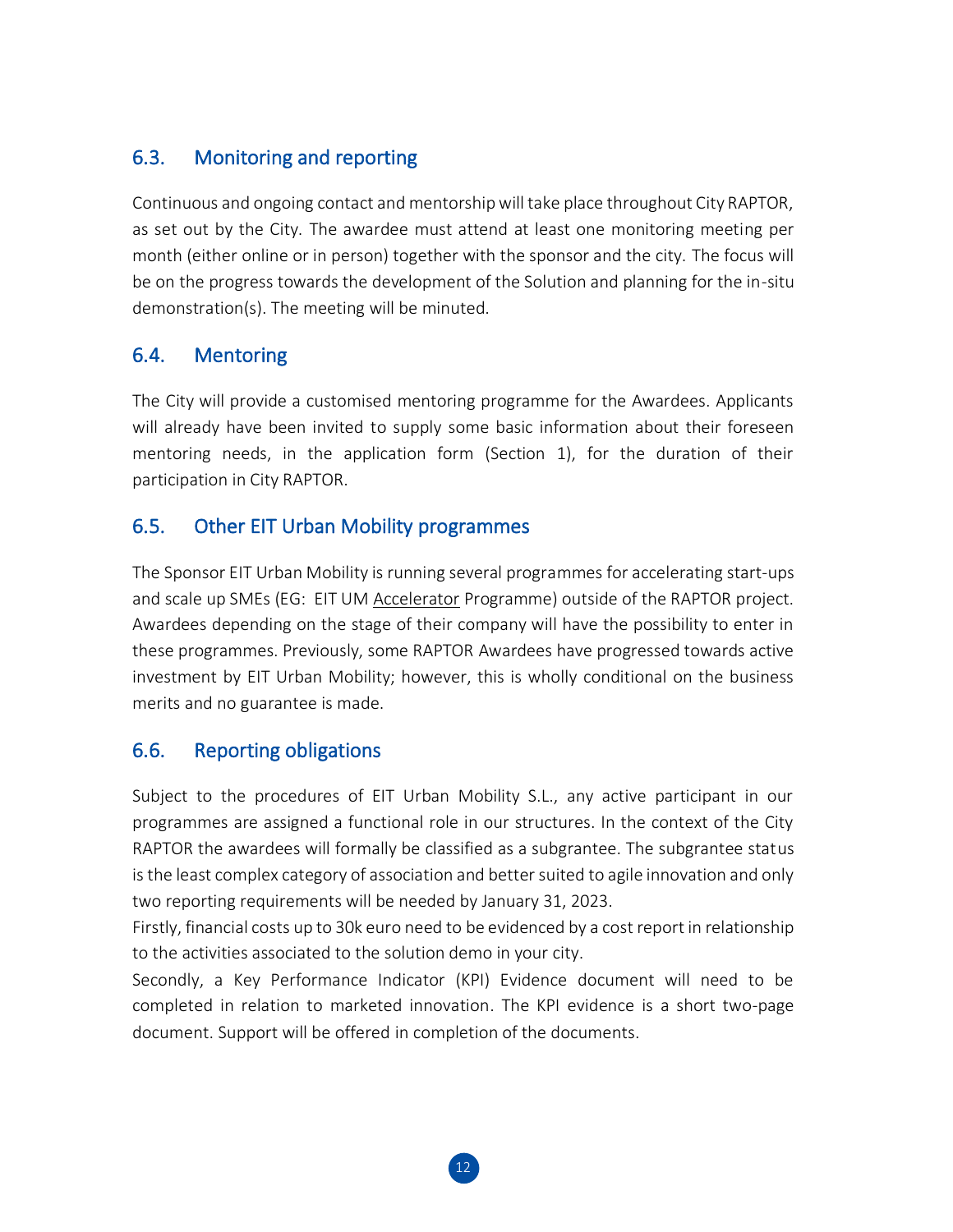In applying to the City RAPTOR competition, applicants formally accept to comply with these reporting obligations.

# <span id="page-13-0"></span>7. Withdrawal of the award

### <span id="page-13-1"></span>7.1. Withdrawal of the Award

EIT Urban Mobility may withdraw all or part of the award if the terms and conditions contained in these rules are violated, or in the event of any significant deviation from the stated content and objectives for the responder's proposal. A basis for withdrawal of part of the award would be: if progress to Solution development ceased, or if a Solution was not provided for the City by the specified date. However, underperformance issues of a Solution in-situ would not be grounds for withdrawal of the award in and of itself. Agile innovation is not guaranteed success. Any questions or concerns may be addressed to [raptor@eiturbanmobility.eu.](mailto:raptor@eiturbanmobility.eu)

### <span id="page-13-2"></span>7.2. Cancelation of the Competition

EIT Urban Mobility reserves the right to cancel the competition anytime at its sole discretion before the award.

#### <span id="page-13-3"></span>7.3. Exclusion Criteria & Decisions on Exclusions

EIT Urban Mobility shall exclude a person or entity from participating in the CITY RAPTOR Competition or from being selected where that person or entity is in one or more of the following exclusion situations:

- a) the person or entity is bankrupt, subject to insolvency or winding-up procedures, its assets are being administered by a liquidator or by a court, it is in an arrangement with creditors, its business activities are suspended, or it is in any analogous situation arising from a similar procedure provided for under Union or national law;
- b) it has been established by a final judgment or a final administrative decision that the person or entity is in breach of its obligations relating to the payment of taxes or social security contributions in accordance with the applicable law;
- c) it has been established by a final judgment or a final administrative decision that the person or entity is guilty of grave professional misconduct by having violated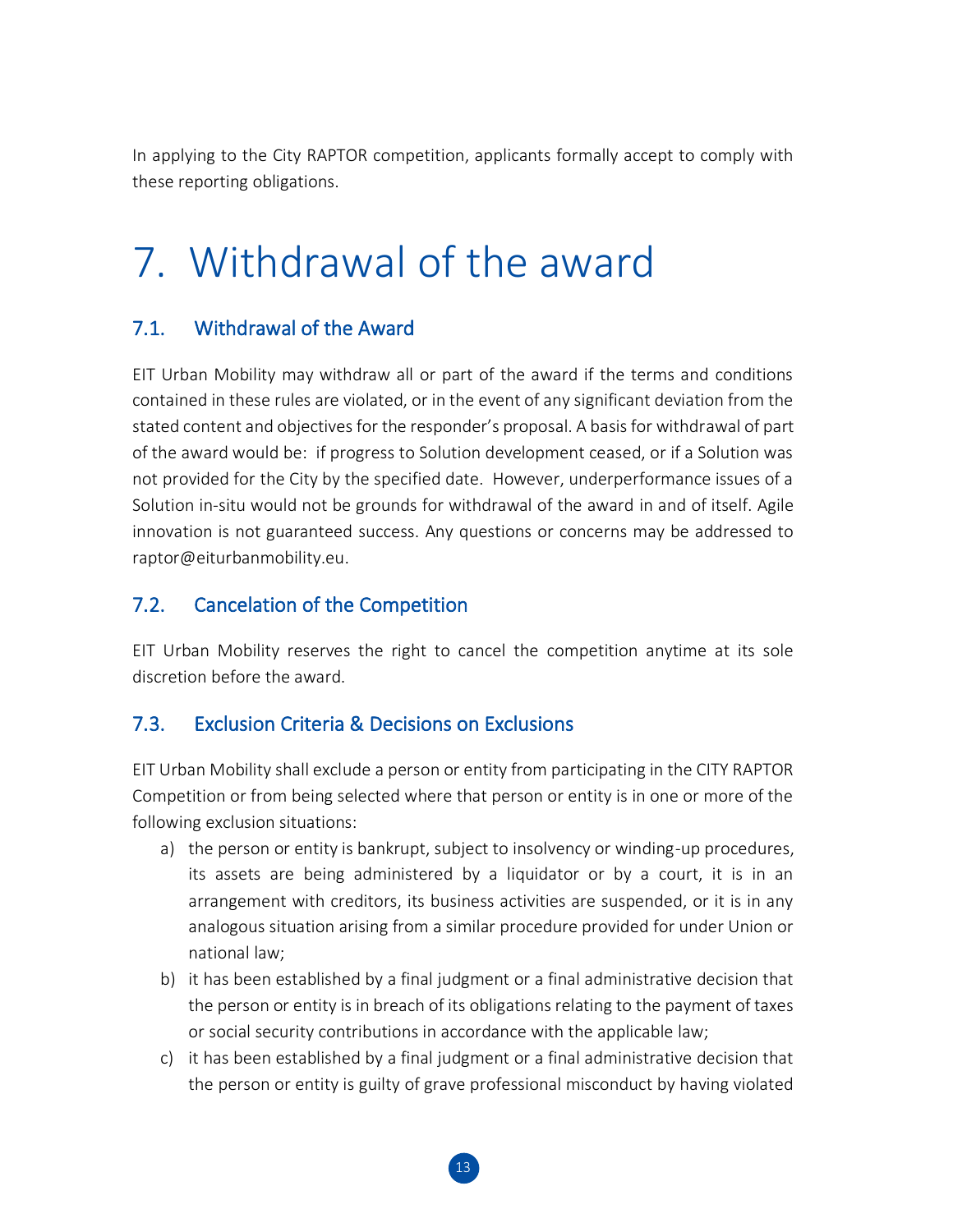applicable laws or regulations or ethical standards of the profession to which the person or entity belongs, or by having engaged in any wrongful conduct which has an impact on its professional credibility where such conduct denotes wrongful intent or gross negligence, including, in particular, any of the following:(i) fraudulently or negligently misrepresenting information required for the verification of the absence of grounds for exclusion or the fulfilment of eligibility or selection criteria or in the implementation of the legal commitment;(ii) entering into agreement with other persons or entities with the aim of distorting competition;(iii) violating intellectual property rights;(iv) attempting to influence the decision-making of the authorising officer responsible during the award procedure;(v) attempting to obtain confidential information that may confer upon it undue advantages in the award procedure;

- d) it has been established by a final judgment that the person or entity is guilty of any of the following:(i) fraud, within the meaning of Article 3 of Directive (EU) 2017/1371 of the European Parliament and of the Council and Article 1 of the Convention on the protection of the European Communities' financial interests, drawn up by the Council Act of 26 July 1995 (2);(ii) corruption, as defined in Article 4(2) of Directive (EU) 2017/1371 or active corruption within the meaning of Article 3 of the Convention on the fight against corruption involving officials of the European Com-munities or officials of Member States of the European Union, drawn up by the Council Act of 26 May 1997 (3), or conduct referred to in Article 2(1) of Council Framework Decision 2003/568/JHA (4), or corruption as defined in other applicable laws;(iii) conduct related to a criminal organisation as referred to in Article 2 of Council Framework Decision 2008/841/JHA (5);(iv) money laundering or terrorist financing within the meaning of Arti-cle 1(3), (4) and (5) of Directive (EU) 2015/849 of the European Parliament and of the Council (6);(v) terrorist offences or offences linked to terrorist activities, as defined in Articles 1 and 3 of Council Framework Decision 2002/475/JHA (7), respectively, or inciting, aiding, abetting or attempting to commit such offences, as referred to in Article 4 of that Decision;(vi) child labour or other offences concerning trafficking in human beings as referred to in Article 2 of Directive 2011/36/EU of the European Parliament and of the Council.
- e) the person or entity has shown significant deficiencies in complying with main obligations in the implementation of a legal commitment financed by the budget which has: (i) led to the early termination of a legal commitment; (ii) led to the application of liquidated damages or other contractual pen-alties; or(iii) been